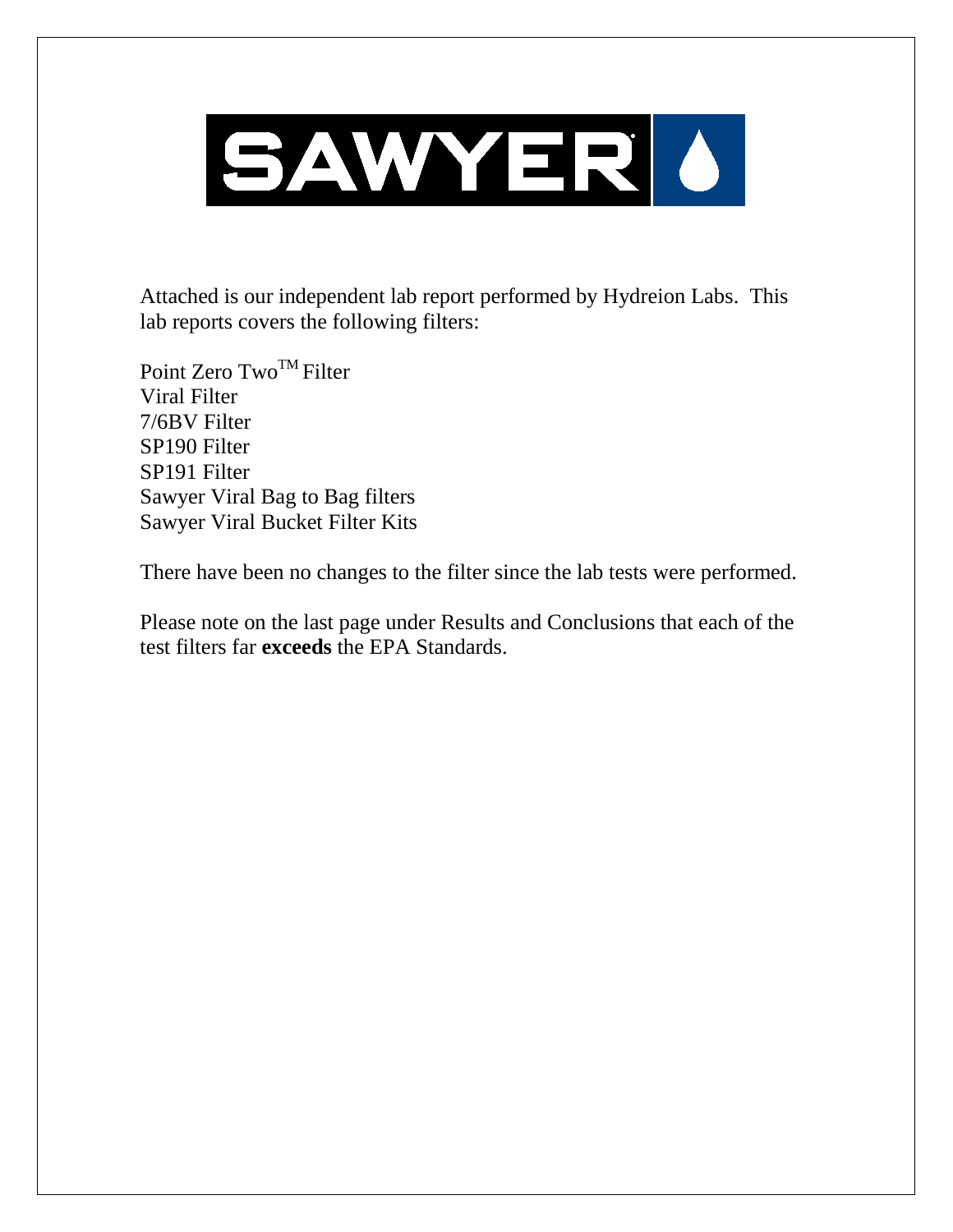

### **Virus removal test of the Sawyer 7/6BV Filter**

**Report No.** S06-01 **Date** 4 January 2006

## Summary

The ability of the Sawyer 7/6BV filter to remove viruses from surface water was tested according to the USEPA Guide Standard (1986) and Protocol P231 for Testing Microbiological Water Purifiers (the Standard). In accordance with the Standard, the MS2 coliphage (a virus that infects bacteria) was used as a surrogate for human pathogenic viruses; polio virus and rotavirus (a causative agent of waterborne diarrheas). USEPA method 1602 (2001) describes the test protocol.

The Standard requires a minimum reduction of 4 log units, or 99.99% removal of viruses from a test water containing on the order of  $1 \times 10^6$  viruses per 100 ml. The Sawyer 7/6BV filter reduced the virus concentration by greater than 5.5 log units, or greater than 99.999% (Table 1). As such, the filter exceeds the requirements of the Standard for removal of viruses by more than an order of magnitude.

| Table 1. Efficacy of virus removal for the Sawyer 7/6B v filter. |                     |                  |                 |         |                                         |  |
|------------------------------------------------------------------|---------------------|------------------|-----------------|---------|-----------------------------------------|--|
|                                                                  | # detected          | # detected       | Units           |         | Reduction $(\% )$ Reduction (log units) |  |
|                                                                  | Initial             | After filtration |                 |         |                                         |  |
| Sawyer 7/6BV unit 1                                              | $3.9 \times 10^{6}$ | 12               | (plaques/100mL) | 99.9997 | 5.5                                     |  |
| Sawyer 7/6BV unit 2                                              | $3.9 \times 10^{6}$ |                  | (plaques/100mL) | 99.9997 | 5.5                                     |  |

Table 1. Efficacy of virus removal for the Sawyer 7/6BV filter.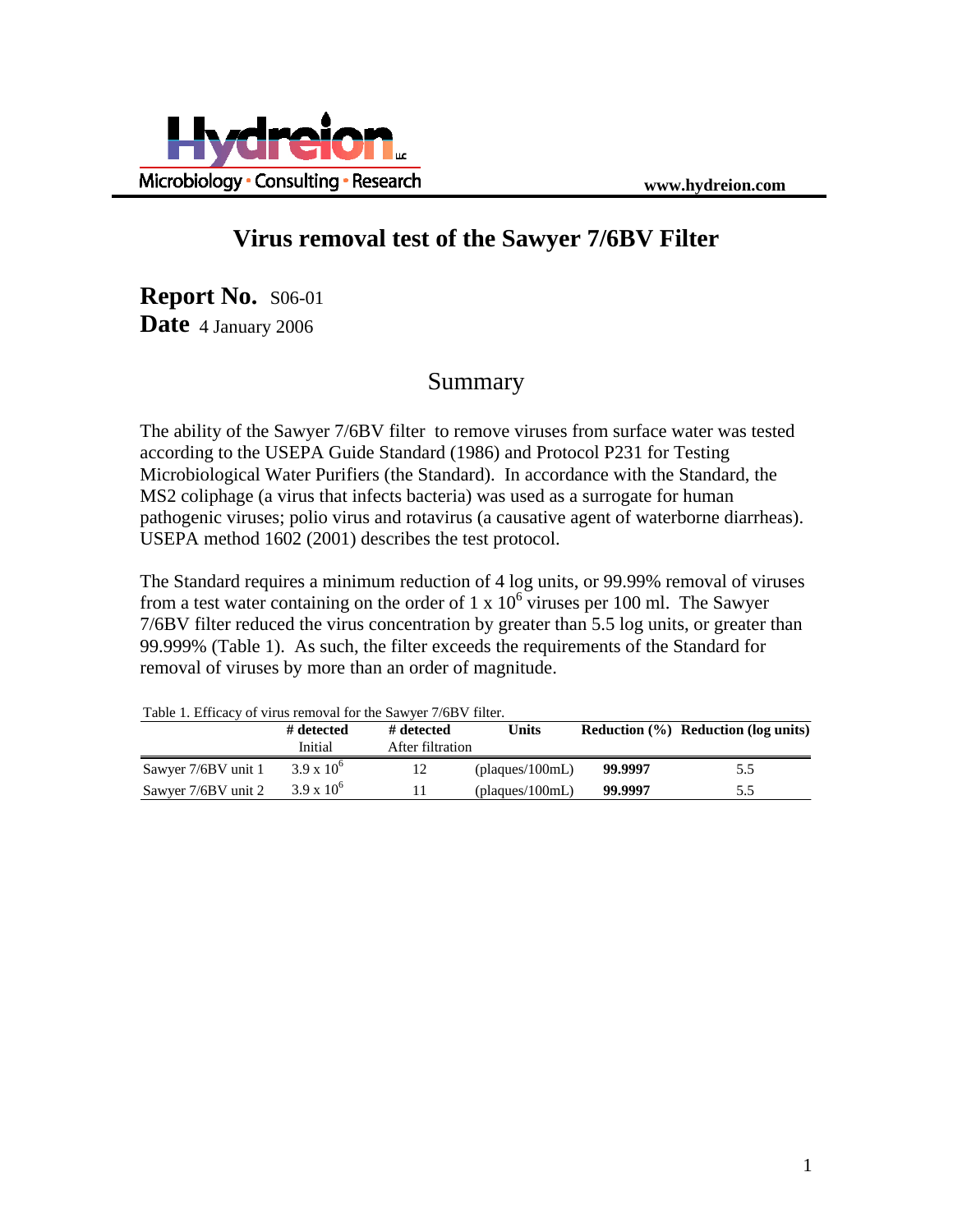# Introduction

This introduction explains in lay terms the test that was conducted. The sections following the introduction are intended to explain the methods, findings, and quality control procedures to a proffesional audience.

#### **Background on bacterial viruses (coliphage):**

A virus (MS2 coliphage) that infects bacteria was used in this test. The virus is similar, chemically and physically, to human pathogenic viruses such as the polio virus and the rotaviruses, but it is easier and safer to work with. Thus, it has been accepted as a surrogate for tests using human pathogens. The virus is detected by adding a host bacteria (E. coli) and a solidifying agent to a sample and then pouring the sample into petri dishes. Viral killing of the host bacteria causes the appearance of circular zones of clearing on the plate (Fig. 1) called plaques.

#### **Test procedure:**

A suspension of a virus was prepared in sterilized stream water which is referred to as the test water. The test water was passed through the filter using pressurized air (40 psi) to simulate the pressure that would be encountered in a municipal water system. Onehundred ml of test water that passed through the filter was used for enumeration of viruses. Two identical Sawyer 7/6BV filter units were tested. Positive and negative controls were used to evaluate any possible laboratory error. For additional control and for purposes of comparison, a commercially available carbon based water filter that does not make a claim of virus removal was also tested.

#### **Results and conclusion:**

The Sawyer 7/6BV filter reduced the virus concentration by 99.9997% (5.53 log units). As such, the two units that were tested exceed the minimum requirements set forth in the Standard for removal of viruses by 1.53 orders of magnitude.



**Figure 1.** Representative plates for virus enumeration of the Sawyer 7/6BV filter (A) and a commercially available charcoal filter (B). A semi-transparent lawn of bacterial cells covers both plates (150 mm diameter). Circular zones of clearing (plaques) within the lawn on plate B occur where viruses that have passed through the charcoal filter are killing the host bacteria.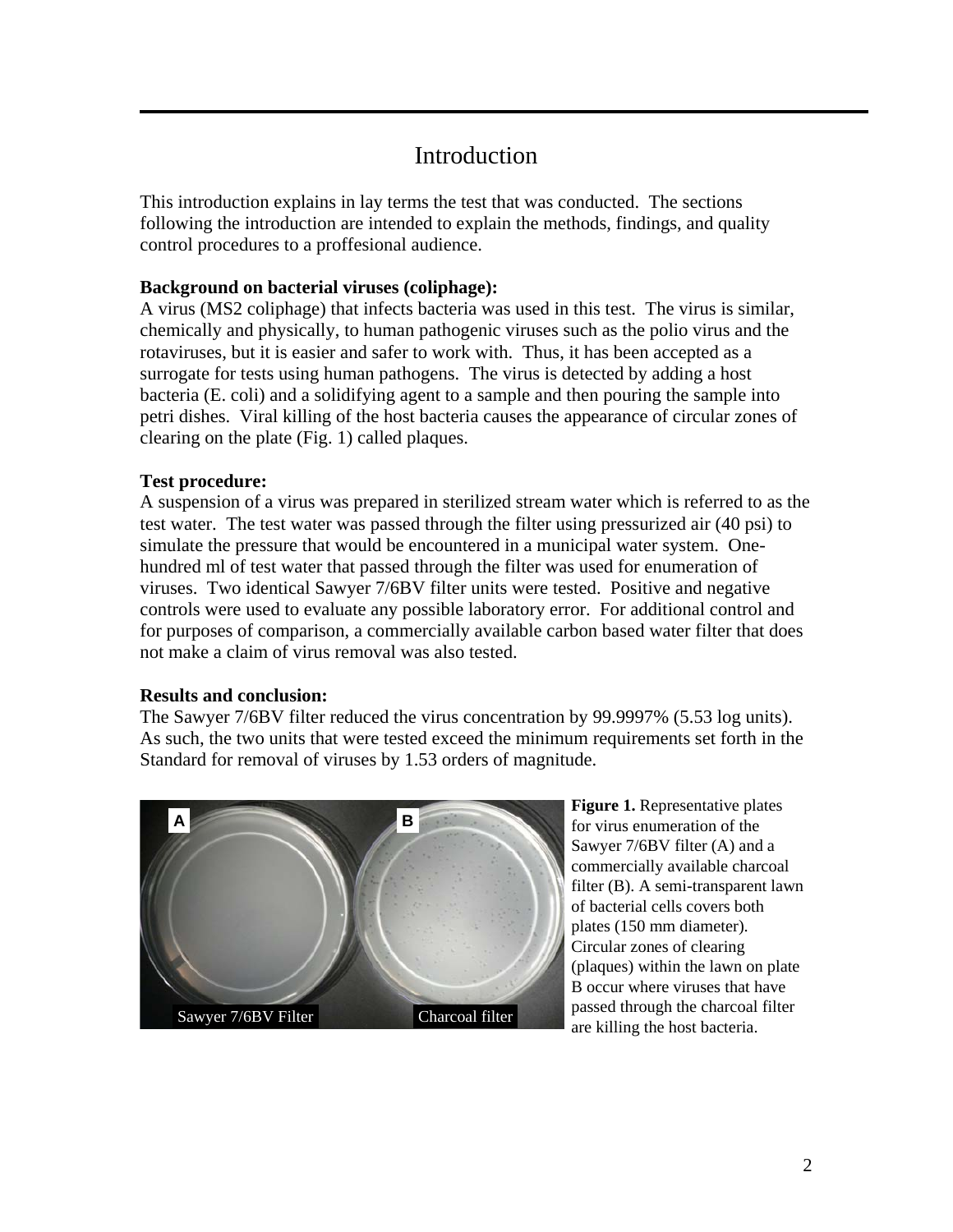## Methods

**Test organisms:** The test organisms and their sources are shown below.

*Escherichia coli* Famp (ATCC 700891) *Coliphage* MS2 (ATCC 15597-B1)

#### **Coliphage and Host Preparation:**

Coliphage MS2 host preparation: *E. coli* Famp from a stock culture was inoculated into a 9 ml tryptone dilution tube and allowed to incubate at 36.5  $\degree$ C for 16 h. 1 ml of the host suspension was inoculated into 50 ml of tryptone broth 4 h before the test to acquire host cells in mid-log phase growth.

Coliphage MS2 preparation:*Coliphage* MS2 (hereafter referred to as phage) from freeze dried ATCC stock was rehydrated and inoculated into a 30 ml culture of host bacteria that had been incubated for 2 h, and then allowed to incubate for an additional 4 h. The cell lysate was removed from the culture by centrifuging at 3600 rpm for 15 min. Phage concentration in the preparation was quantified by adding 1 ml of  $10^{-8}$ ,  $10^{-9}$ , and  $10^{-10}$ dilutions of the suspension to each of 5 test tubes (for a total of 15 tubes) containing 3 ml tryptone top agar and 0.1 ml of host cell suspension. Tubes were poured into petri plates and allowed to incubate overnight before plaques were counted. The phage suspension was calculated to have a concentration of  $8 \times 10^{10}$  plaque forming units per ml (pfu/ml).

Test Water:As required by the Standard, the test water was inoculated to a density of approximately 1 x  $10^7$  by adding 0.5 ml of a  $10^{-3}$  dilution of the Coliphage MS2 preparation to one liter of autoclaved, room temperature, water from Rattlesnake Creek (Missoula, MT). Rattlesnake Creek flows out of the Rattlesnake Wilderness Area north of Missoula to its confluence with the Clark Fork River in the city of Missoula. Water was collected near the confluence. Samples of this water were archived and are available upon request. The water is considered representative of normal water used by recreationalists.

Other solutions: Calcium chloride solution, tryptone broth, tryptone single agar layer agar (SAL agar), and tryptone top agar were prepared as described in EPA method 1602.

**Virus reduction test:** 200 ml of a test water were forced through each of two identical units of the Sawyer 7/6BV filter (Fig. 2). Air pressure was regulated with a NorLab air regulator (model HPS270-125-590-4f, Norco Inc. Boise, ID). A 2 L Nalgene heavy-duty vacuum bottle (model DS2126, Nalge Nunc, Rochester, NY) was used as a pressure chamber. Water was forced through the filters at 40 psi.

**Determination of efficacy:** 100 ml of filtered water contained in a 250 ml Erlenmeyer flask were heated in a 44.5 °C water bath for three minutes. Then 5 ml of host bacteria